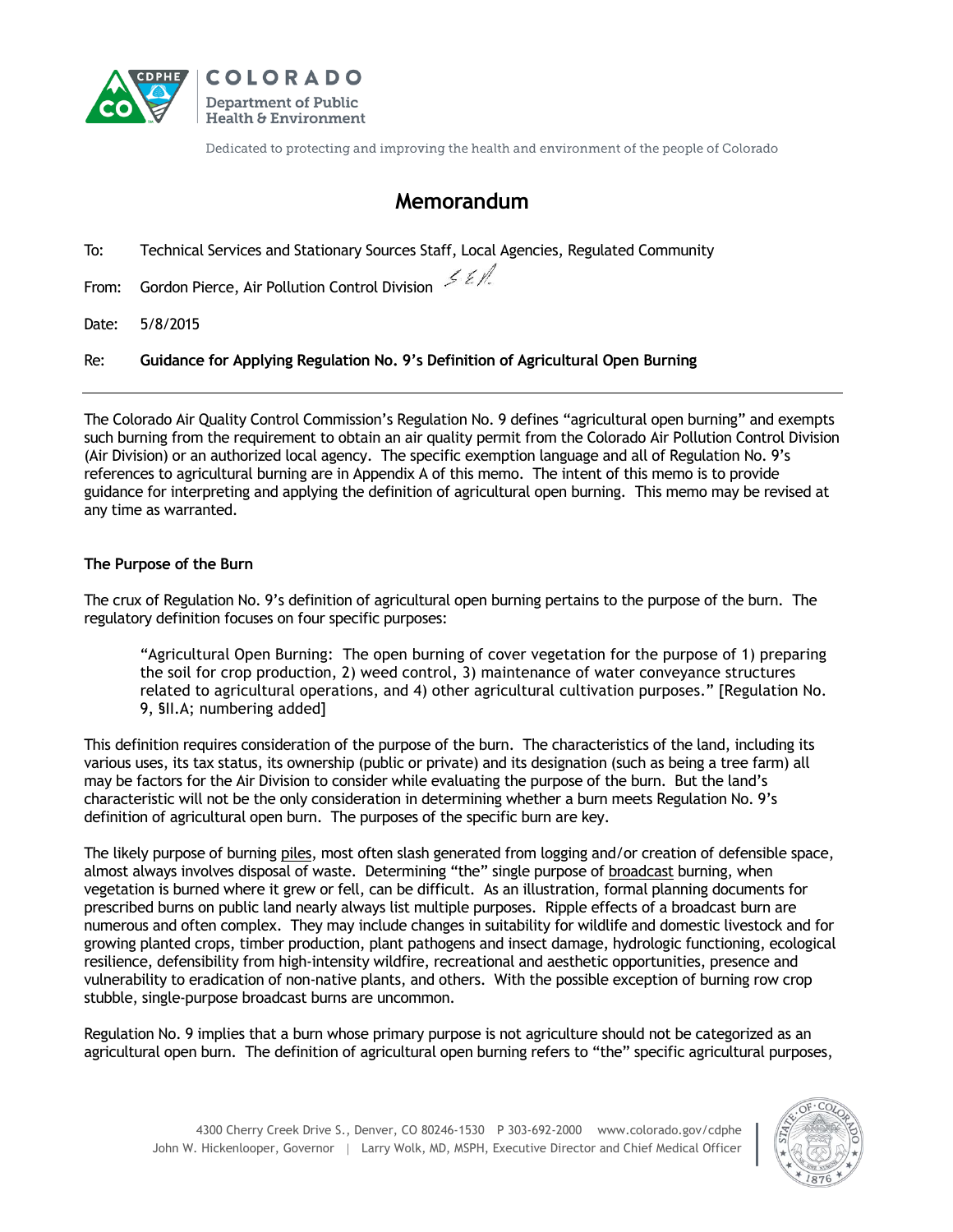not to agriculture as "a" purpose. That is, it refers to the primary if not sole intent. Where there are multiple purposes and agriculture is not clearly dominant, Regulation No. 9 does not automatically categorize the fire as an agricultural open burn.

### **Air Division Process Regarding Guidance about Agricultural Open Burns**

This memo is intended to provide guidance to Air Division staff and to help permittees, local agencies, and others consistently and logically differentiate agricultural open burns from other open burns. The memo includes interpretation of regulations and statute.

This memo is not intended to address specific situations definitively. The individual circumstances of each burn need to be considered. The Air Division's intent is that final decisions be consistent with law and regulation. This memo provides starting points in evaluating individual burns.

Any proponent may ask that a particular burn be considered for exemption as an agricultural open burn. To request a formal determination of whether a particular burn qualifies for smoke permitting purposes as an agricultural open burn, please send a written description of the situation and the logic for an exemption to the Air Division's Technical Services Program Manager at [cdphe.commentsapcd@state.co.us.](javascript:void(location.href=) Informal advice about whether a burn should be exempted from permitting as an agricultural open burn may be requested of any staff in the Air Division's Prescribed Fire/Smoke Management Program or Open Burning Program and should precede any formal exemption request. Likely criteria for the evaluation of a request will include indicators:

- of the extent to which the proposed burn has only agricultural purposes;
- that the burning is integral to the raising of a cultivated crop or domestic livestock versus meeting Regulation No. 9's definition of "wildlands"; and
- $-$  that the land is used primarily for agricultural purposes.

The remainder of this memo is in flow-charting format. Appendix B shows the flow chart graphically.

#### **Question 1: Is the land being broadcast burned an irrigation ditch or in the Conservation Reserve Program (CRP)<sup>1</sup> ?**

If **no**, go to Question 2.

 $\overline{a}$ 

If **yes**, there is a presumption that the burn is an agricultural burn and therefore is exempted from air quality permitting requirements.

CRP and ditch burns "for the purpose of maintaining water conveyance structures" are specifically designated in Regulation No. 9 as being agricultural open burns. See sections II (A) and II (V) of the Regulation respectively. CRP is intended to fallow land that otherwise would be planted to agricultural crops.

Burning of vegetative detritus that accumulates in a reservoir is presumed to be agricultural burning. Regulation No. 9 specifically provides for maintenance of water conveyance structures to be treated as agricultural burning. See sections II (A) and II (M) of the Regulation respectively. Although ditches and reservoirs are off-site of cultivated fields, they are treated as a necessary, directly-purposed component of the agricultural operation. If the reservoir waste contains any trash, milled lumber or other material than unprocessed plant waste, it is addressed separately through the Air Division's Open Burning Program.



 $1$  United States Department of Agriculture Farm Services Agency Conservation Reserve Program. See [http://www.fsa.usda.gov/FSA/webapp?area=home&subject=copr&topic=crp.](http://www.fsa.usda.gov/FSA/webapp?area=home&subject=copr&topic=crp)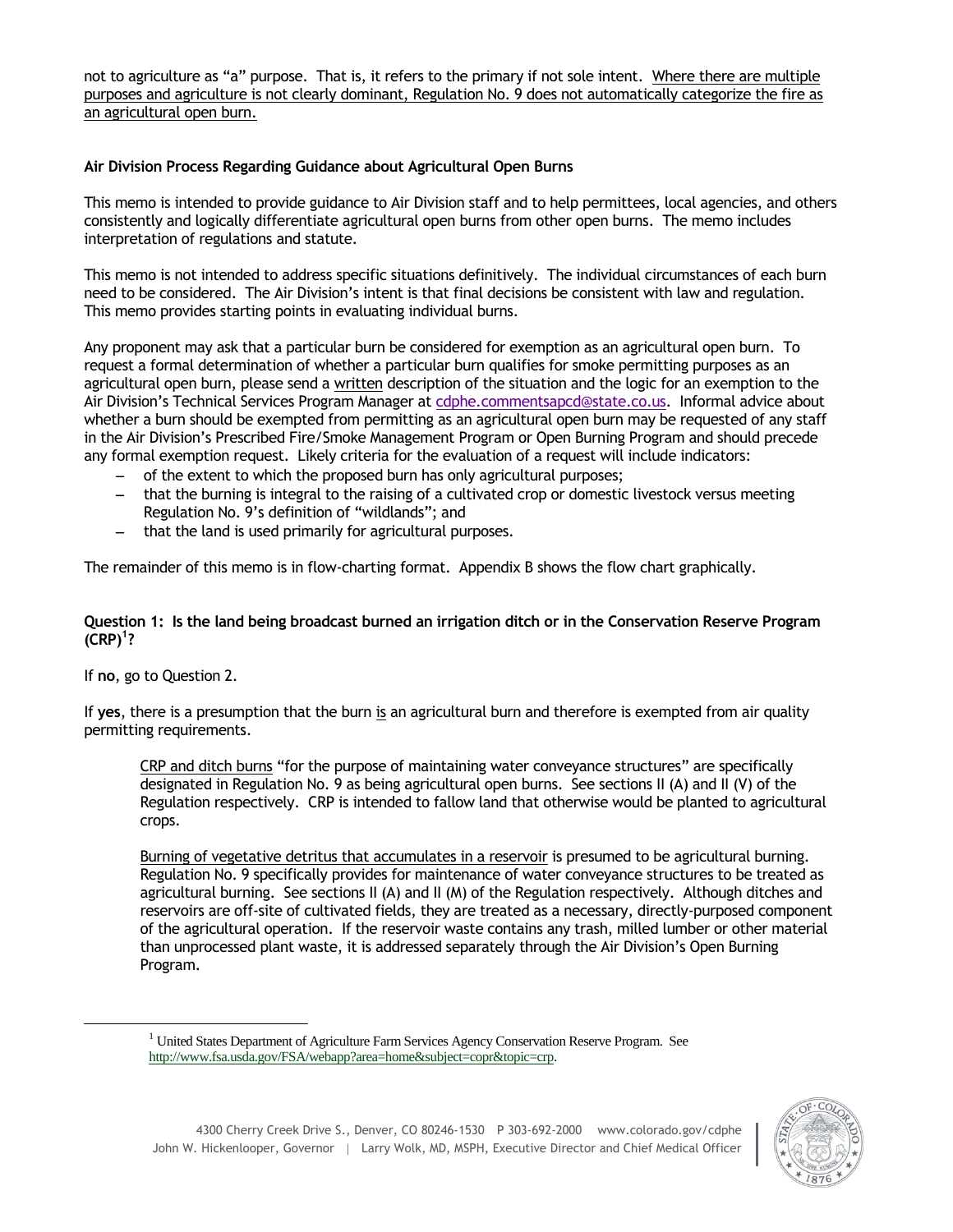# **Question 2: Is the burn on land that is zoned as agricultural?**

If **yes**, go to question 3.

If **no**, then there is a presumption the burn is not an agricultural burn and therefore does require a smoke permit. This includes most burns on land managed by significant users of prescribed fire<sup>2</sup>.

Whether land is zoned as agricultural is relevant but is not determinative of whether a fire on it should be categorized as an agricultural open burn. In the Air Division's past experience, burns on land not zoned as agricultural tend to have multiple purposes such as creation of defensible space and/or disposal of logging slash, and therefore require a smoke permit. If the land is zoned as agricultural, it may or may not be eligible for an exemption from permitting, based on criteria such as those discussed in question 3 below.

Significant users of prescribed fire hold a large majority of Colorado prescribed fire permits. Most but not all significant users manage multi-use public land. The statutory definition of "agricultural operations" exempted from smoke permitting appears to omit most multi-use public land. "….agricultural operations does not include grassland, forest, or habitat management activities of significant users of prescribed fire conducted on lands the primary purpose of which is nonagricultural…." C.R.S. 25-7-123.Open burns associated with grassland, forest or habitat management on multi-use public lands are thus presumed not to qualify for the agricultural open burn exemption.

Exception: Prescribed fires on public land used exclusively as a commercial farm is presumed to be an agricultural open burn: A situation where the distinction between farming and zoning is less clear than usual involves land that is under a conservation easement. As before the transfer of ownership to a public entity, the farming continues to involve burning of annual stubble from crops raised for commercial sale.

#### **Question 3: Is the burn on land that is used for grazing domestic animals or cultivated at least once every ten years?**

If **yes**, then with exceptions such as those described below, the burn is presumed to be an agricultural open burn and therefore is exempted from air quality permitting requirements.

The most obvious instance of agricultural open burning is in support of land that is cultivated and used to raise annual plants. Burning stubble from a commercial annual row crop is presumed to be an agricultural burn.

Broadcast burns or pile burns to dispose of tree materials and brush that are to improve forage for livestock on operating ranches are presumed to be agricultural open burning.

Burning of fruit tree, vine prunings, and cull trees in and from an orchard or nursery is presumed to be agricultural burning. As used in this memo, "tree nurseries" refer to businesses that raise young trees to sell as live transplants. If the trees are brought in from elsewhere for sale, the location is not a "tree nursery" and a permit is required for pile burning. "Orchards" refers to businesses that sell fruit grown on trees. Tree nurseries and orchards involve crop production. Much like crop stubble, burning of prunings and cull is normally done for agricultural cultivation purposes.

<sup>2.</sup> Plans to use prescribed fire to broadcast burn and/or pile burn, where the prescribed fires planned for a calendar year will generate more than ten tons of PM10.



<sup>&</sup>lt;sup>2</sup> Colorado Air Quality Control Commission Regulation No. 9. II. (Definitions) P. Significant User of Prescribed Fire

A federal, state or local agency or significant management unit thereof or person that, within any given calendar year: 1. Collectively manages or owns more than 10,000 acres of grassland and/or forest land within the state of Colorado; and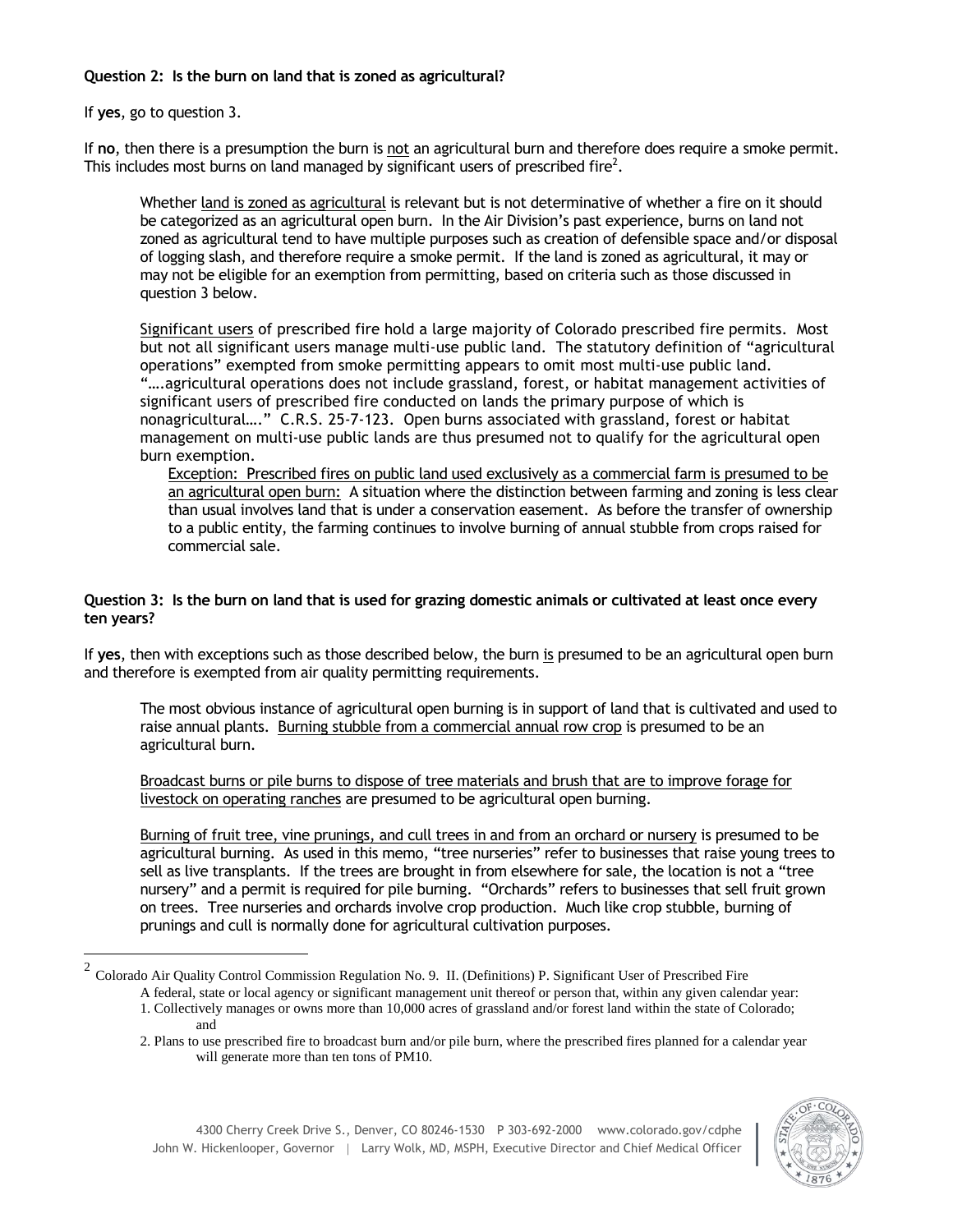Burning of habitat for animals that as a species are familiar as unrestrained wildlife but individually are raised in confinement is presumed to be agricultural open burn: This involves burns where the primary purpose is to improve habitat for animals that are traditionally considered wildlife, such as deer or elk, but meet the definition of livestock that are kept in captivity. The animals are privately owned and a state license is not required to hunt the animals. The Air Division considers these animals to be livestock, or a "crop". If the purpose of the burn in question is to prepare the land for managing this captive livestock, the burn is presumed to be an agricultural open burn.

Exception: Row crops raised solely to feed wildlife on public lands are presumed not to be agricultural open burns. In this instance the ultimate intended beneficiary is wildlife rather than the owner of a commercial business.

If **no**, then the burn is presumed not to be an agricultural open burn and will require an air quality permit.

Designated tree farms and properties classified as forest agriculture. Disposal of slash generated as part of managing a designated tree farm or forest agriculture property is presumed not to be agricultural open burning. Tree farms are certified by the American Tree Farm System as meeting sustainability standards for forest management. Forest Agriculture is a state-sponsored program as described in Colorado statute, [CRS 39-1-102.](http://csfs.colostate.edu/pdfs/39-1-102.pdf) In exchange for agricultural tax status, owners of more than 40 acres of land follow a forest management plan approved by the Colorado State Forest Service that includes production of wood products. These forested lands are indistinguishable from wildlands as defined in Regulation No. 9. Neither grazing of livestock nor crop production is necessarily involved.

Pile burning is generally presumed not to be agricultural open burning because pile burning is seldom integral to the raising of cultivated crops or livestock. Pile burning is typically associated with logging, or with felling of trees which for economic, access or other reasons cannot reasonably be sold. Most logging occurs on forested lands that meet the Regulation No. 9 definition of 'wildlands.'<sup>3</sup>. These lands are not cultivated since the soil is not disturbed at least every ten years. The Air Division interprets the definition of "wildlands" to exclude cultivation or similar active land management associated with raising of crops. No agricultural exemption is presumed to be appropriate for land that meets the definition of wildlands.

Burning of exotic or other unwanted plants in a wildland context is not assumed to be agricultural open burning: Regulation No. 9's definition of agricultural open burning specifically allows for burning related to weed control. In the Regulation weed control is listed in the context of a larger agricultural purpose. The burning of invasive exotics or other weeds on uncultivated land does not seem to be part of a larger agricultural purpose, and is presumed not to be agricultural open burning.

Most wildlife habitat improvement is presumed not to be an agricultural open burn: Staff have been asked about cases where the owner sells guided hunts on their own land. In most cases, the agricultural exemption does not apply to burning for the purpose of improving wildlife habitat. The Air Division recognizes that commercial operations in which livestock are raised for sale constitute agricultural cultivation activities and burns for the purpose of preparing land for managing livestock are generally exempt from permitting requirements. However, livestock constitute any animals that are purchased or born in captivity, remain confined, and are managed for the purpose of sale or slaughter. Wildlife are not livestock and, with few exceptions in Colorado, belong to the public. If a person needs a license to shoot the animal, the animal is not livestock.

<sup>&</sup>lt;sup>3</sup> Wildlands: an area where development is generally limited to roads, railroads, power lines and widely scattered structures. The land is not cultivated (i.e., the soil is disturbed less frequently than once in ten years), is not fallow, and is not in the United States Department of Agriculture Conservation Reserve Program. The land may be neglected altogether or managed for such purposes as wood or forage production, wildlife, recreation, wetlands or protective plant cover. Regulation No. 9 § II.V



 $\overline{a}$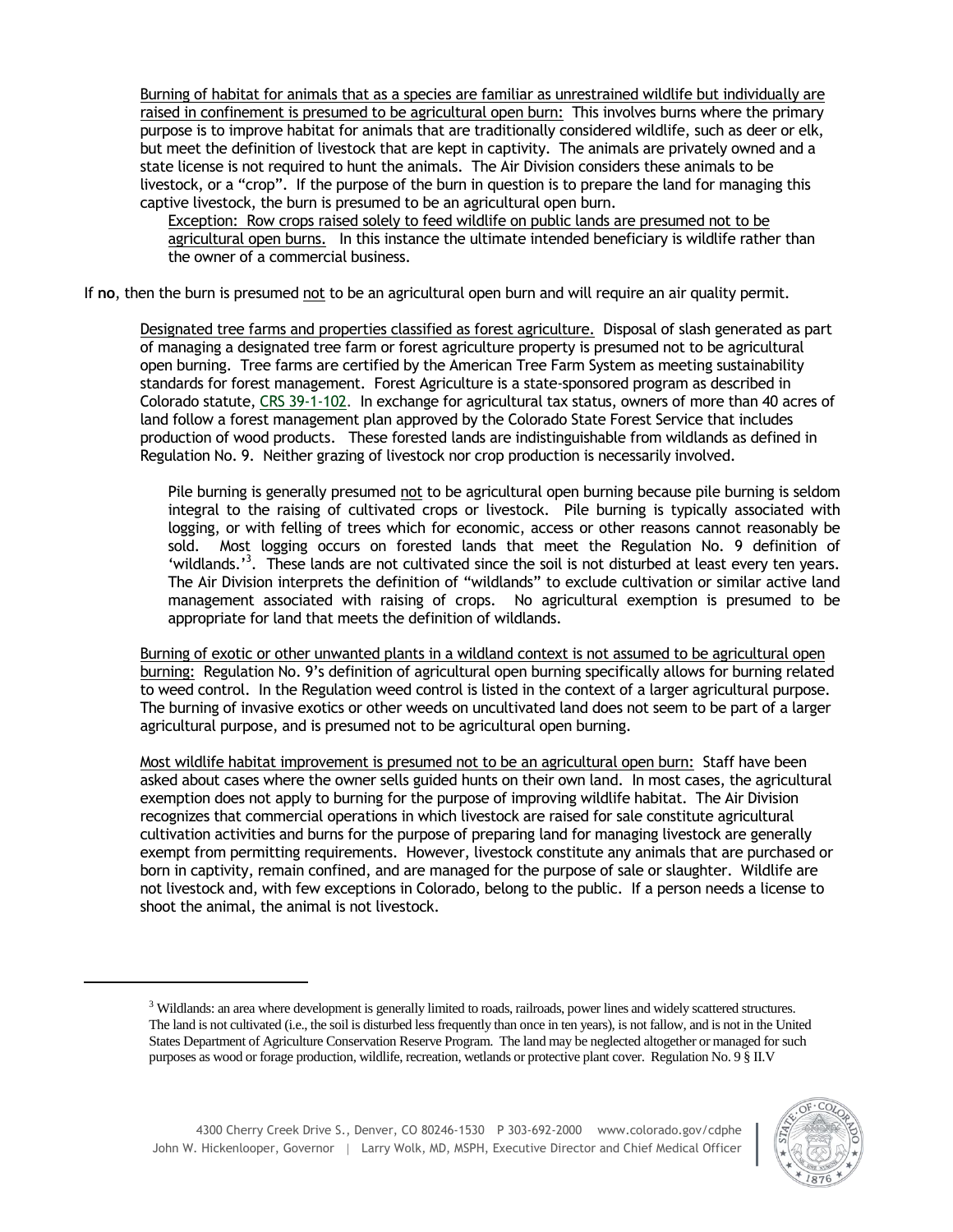# **Appendix A Colorado Statutory and Regulatory References to Agricultural Open Burning**

### **Colorado Revised Statues 25-7-123. Open Burning - penalties**

(1) (b) Open burning in the course of agricultural operations may be regulated only where the absence of regulations would substantially impede the commission in carrying out the objectives of this article. In adopting any program applicable to agricultural operations, the commission shall take into consideration the necessity of conducting open burning. For purposes of this section, "agricultural operations" does not include grassland, forest, or habitat management activities of significant users of prescribed fire conducted on lands the primary purpose of which is nonagricultural, unless a person asserts and the commission finds that the absence of regulation would substantially impede the objectives of this article. Such activities shall be deemed "commercial purposes" within the meaning of paragraph (b) of subsection (3) of this section.

### **Colorado Air Quality Control Commission (AQCC) Regulation No. 9** Definitions, Regulation No. 9 §II

#### "Agricultural Open Burning

The open burning of cover vegetation for the purpose of preparing the soil for crop production, weed control, maintenance of water conveyance structures related to agricultural operations, and other agricultural cultivation purposes." [§II.A]

#### "Prescribed Fire

Fire that is intentionally used for grassland or forest management, including vegetative, habitat or fuel management, regardless of whether the fire is ignited by natural or human means. Prescribed fire does not include open burning in the course of agricultural operations and does not include open burning for the purpose of maintaining water conveyance structures." [§II.M]

#### "Wildlands

An area where development is generally limited to roads, railroads, power lines and widely scattered structures. The land is not cultivated (i.e., the soil is disturbed less frequently than once in ten years), is not fallow, and is not in the United States Department of Agriculture Conservation Reserve Program. The land may be neglected altogether or managed for such purposes as wood or forage production, wildlife, recreation, wetlands or protective plant cover." [§II.V]

#### Open Burning Permit Requirements, Regulation No. 9, §III

"A. No person shall conduct any open burning activity not exempted from this regulation without first obtaining an open burning permit from the Division or from an authorized local agency. No person shall burn or allow the burning of rubbish, wastepaper, wood, vegetative material, or any other flammable material on any open premises, or on any public street, alley, or other land adjacent to such premises without first obtaining an open burning permit from the Division or authorized local agency.

"B. The following activities are exempt from the requirement to obtain an open burning permit:…

5. Agricultural open burning"